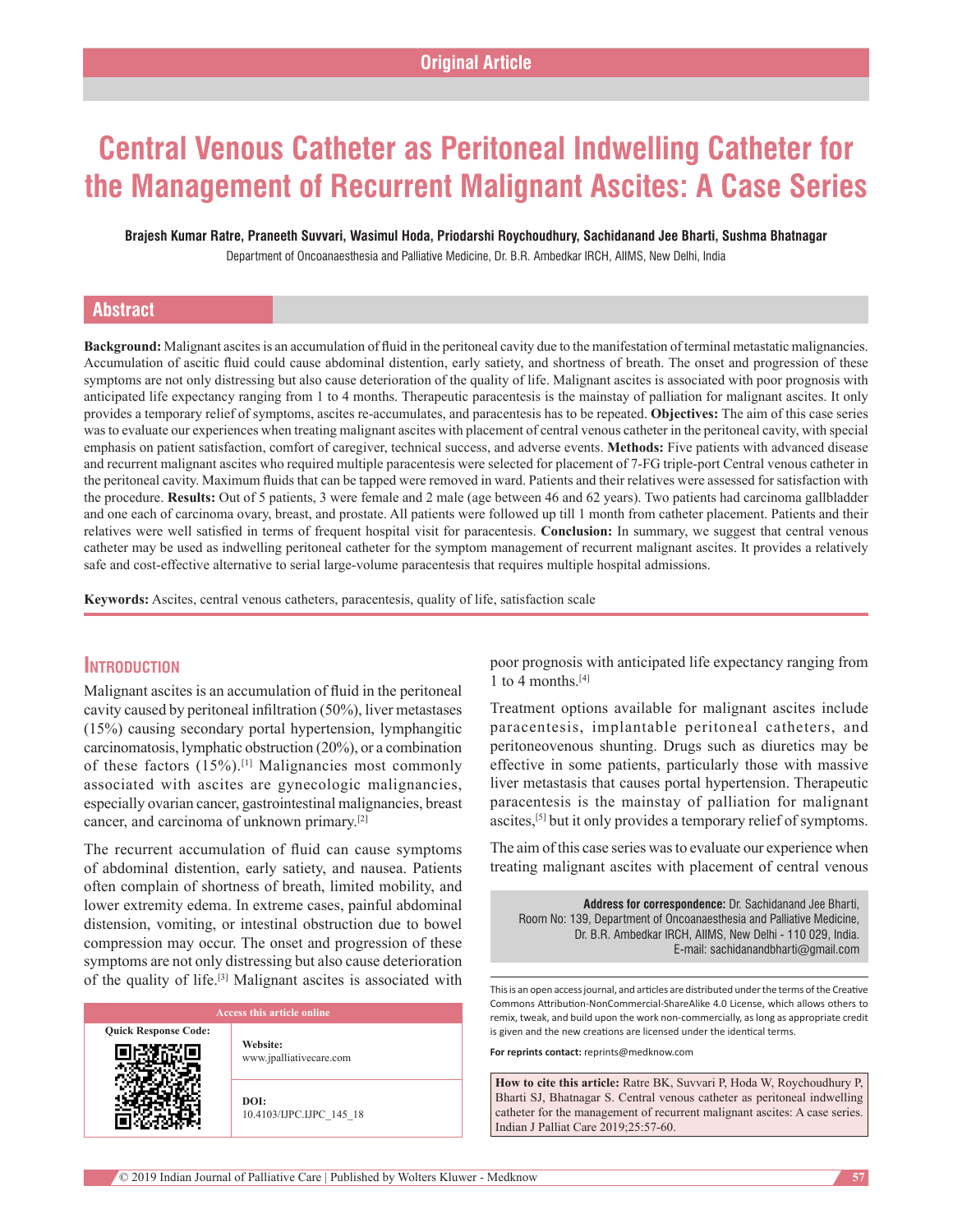catheter in the peritoneal cavity, with special emphasis on patient satisfaction, comfort of caregiver, technical success, and adverse events.

# **METHODS**

Patients with terminal disease and recurrent malignant ascites who required multiple paracentesis were selected for placement of 7-FG triple-port central venous catheter in peritoneal cavity. After taking consent from patient and relative, the puncture site was located by ultrasound (curvilinear probe with frequency of  $2-5$  MHz). About  $5-10$  ml of  $2\%$  lignocaine was used for local anesthesia. Central venous catheter was placed in peritoneal cavity using Seldinger technique under ultrasound guidance [Figure 1]. All ports were checked by syringe aspiration; a collecting bag was connected with distal port, and details of using all ports and all kinds of connection were demonstrated and taught to patients' relative [Figure 2]. Maximum fluids that can be tapped were removed in ward. After complete satisfaction of patients and their relatives, a patient was discharged from the ward with exchange of contact details for future telephonic conversation. The primary caregiver was instructed to remove fluid when a patient had some symptoms due to fluid accumulation. It was also instructed not to remove more than 1 l of fluid in two consecutive days because fluid



**Table 1: Details of cases**

removal was done at home by a caregiver without supervision of any medical health-care professional.

#### **Observation**

Out of 5 patients, 3 were female and 2 were male (age between 46 and 62 years). Two patients were of carcinoma gallbladder and one each of carcinoma ovary, breast, and prostate. All patients were followed up till 1 month from catheter placement [Table 1]. There were no procedure-related complications during catheter insertion, and there were no major complications during follow-up. There was puncture site leak in one patient of carcinoma ovary on the 20<sup>th</sup> day of catheter insertion for which then the patient was called in the hospital and central venous catheter was removed. Catheter was functioning in all patients up to day 30 of placement. The patient and their relatives were well satisfied in terms of frequent hospital visit for paracentesis.

#### **Discussion**

There are multiple management options available such as diuretics, paracentesis, and implantable peritoneovenous shunting, but paracentesis is the mainstay for the symptom management of recurrent malignant ascites.[5] Case series suggest that approximately 90% of patients will respond symptomatically to paracentesis, with as little as a few liters of



**Figure 1:** Placement of guide wire using Seldinger technique **Figure 2:** Central venous catheter placed in peritoneal cavity

| TADIG T. DGIAHS UT GASGS |                       |      |                                               |                           |                                          |                                         |
|--------------------------|-----------------------|------|-----------------------------------------------|---------------------------|------------------------------------------|-----------------------------------------|
| Age (years)/sex          | <b>Diagnosis</b>      | ECOG | <b>Treatment status</b>                       | Fixation of catheter (cm) | Tapped fluid volume (I) Any complication |                                         |
| 48/female                | Carcinoma ovary       | 2    | Received CT and no<br>further CT advice       |                           | 4                                        | Catheter site leak<br>on the $20th$ day |
| 55/male                  | Carcinoma gallbladder |      | No further treatment<br>advice                | 8                         | 3                                        | Nil                                     |
| 62/female                | Carcinoma breast      |      | Postsurgery, post RT<br>and CT                | 10                        | 2.5                                      | Nil                                     |
| 46/female                | Carcinoma gallbladder | 3    | Received CT and no<br>further CT advice       | 8                         | 3                                        | Nil                                     |
| $57$ /male               | Carcinoma prostate    | 4    | Poor general condition<br>not suitable for CT |                           | $\overline{c}$                           | Died on the $8th$ day                   |

CT: Computed tomography, RT: Radiotherapy, ECOG: Eastern Cooperative Oncology Group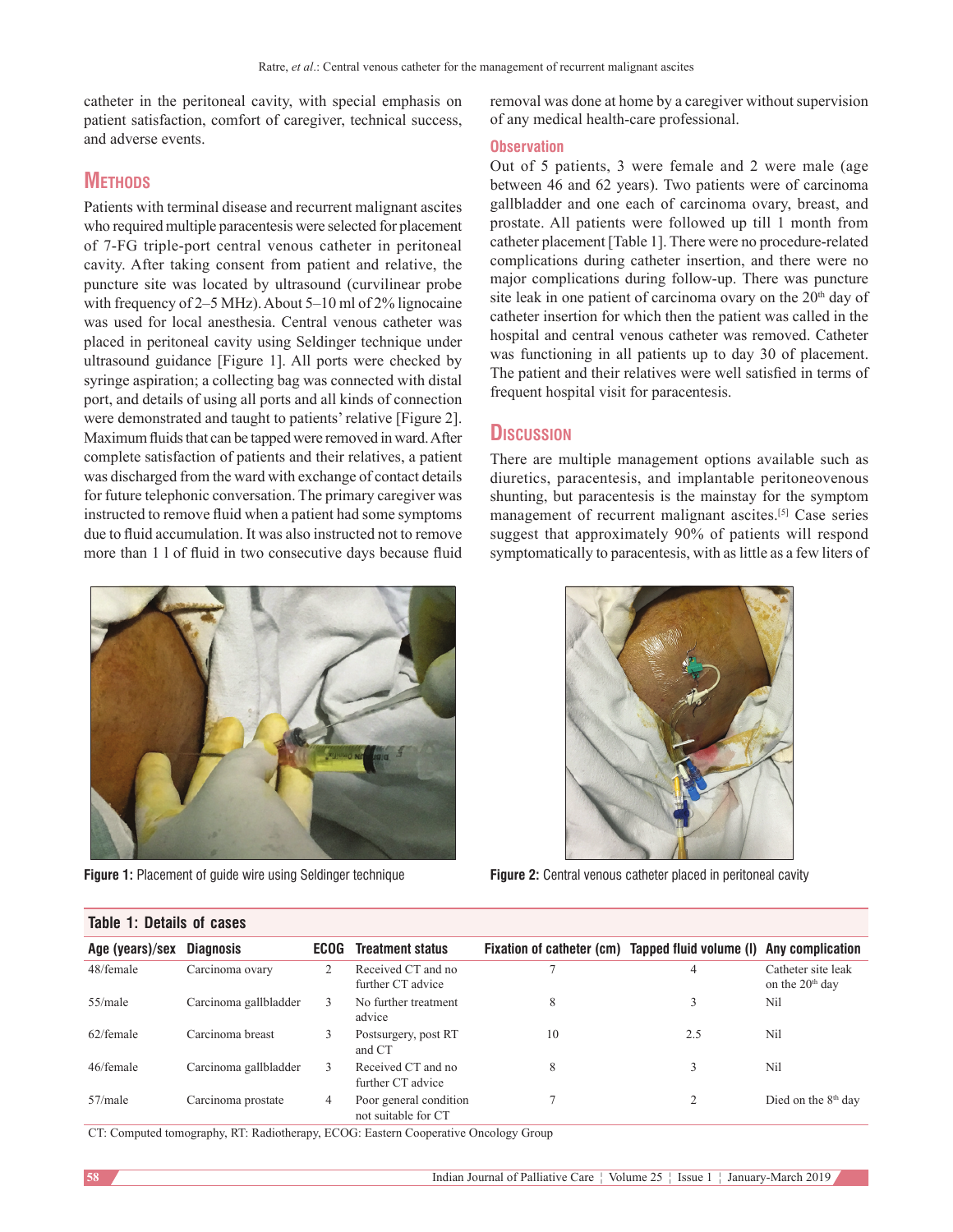fluid removed.<sup>[6,7]</sup> However, the effect of paracentesis is short lived and has to be repeated.[8] Repeated abdominal paracentesis requires frequent hospital trip; frequency should be guided by the patient's symptoms(distension of abdomen, pain, shortness of breath, and early satiety). Furthermore, repeated large volume paracentesis associated with multiple complications such as pain due to multiple needle puncture, hypotension, infection, intestinal perforation, hypoproteinemia, secondary peritonitis, fatigue, dizziness, and nausea contributes to the patient's dissatisfaction.[9] Patients often delay their hospital visit due to discomfort caused by procedure and wait till they experience a high level of pain and abdominal distension before scheduling their next visit.<sup>[10]</sup> Frequent hospital visits not only affect the quality of life of the patient but also it increases the burden on their caregivers. To overcome the drawback of multiple paracentesis, indwelling peritoneal drainage catheter was considered to be the first choice. Few studies reported the successful use of many different catheters for refractory ascites.[11-13]

In this case series, central venous catheter set for Seldinger technique was used for abdominal paracentesis. Few studies testified its safety, feasibility, and effectiveness in malignant ascites.[14-16] The central venous catheter has lots of advantages over other indwelling catheter such as simple technique of placement, whereas other methods are more invasive and may require operating room for placement.<sup>[17]</sup> Immediate complication, such as perforation and bleeding, was less. Catheter-induced peritonitis can also be reduced by placement of short length of catheter into the peritoneal cavity.[18,19] Because of reduced flow rate with central venous catheter, the chances of paracentesis-induced circulatory dysfunction were also reduced.[20] Further flow rate can also be controlled by the interposition of three-way stopcock and governor between catheter hub and tube of collection bag. This was found to be simple and easy to manage by family members at home. The most commonly reported adverse event was catheter blockage which was resolved by simple flushing of the device. Other complications included pain and leakage around the catheter insertion site, which usually resolved spontaneously and did not require any intervention.[21,22] One of our patients had catheter insertion site leak on the  $20<sup>th</sup>$  days of placement, the patient called to attend the outpatient department, and the catheter was removed. Peritonitis rarely occurred in malignant ascites patient. Rosenberg *et al*. and Courtney *et al*. reported one case of peritonitis, respectively, in their study.[10,21] Many other authors reported no case of peritonitis in their studies.[8,15,16,22]

# **Conclusion**

We suggest that central venous catheter may be used as indwelling peritoneal catheter for the symptom management of recurrent malignant ascites in advance cancer cases. It provides a relatively safe and cost-effective alternative to serial large-volume paracentesis that requires multiple hospital visits. Central venous catheter has high rates of patency and low

rates of infection. In addition, the operation of central venous catheter is simple and easy to drain ascites fluid at home and obviates the need for patients and caregivers to make frequent hospital visit for repeated procedure.

Patient selection remains the mainstay for successful management, and in patients with malignant ascites and short expected survival, this technique seems to be effective.

**Financial support and sponsorship** Nil.

#### **Conflicts of interest**

There are no conflicts of interest.

#### **References**

- 1. Enck RE. Malignant ascites. Am J Hosp Palliat Care 2002;19:7-8.
- 2. MuirJC. Ascites. In: Von Roenn J, Smith TJ, Loprinzi CL, von Guten CF, editors. Optimizing Cancer Care-The Importance of Symptom Management: ASCO Curriculum. Vol. 1. Dubuque (IA): Kendall/Hunt; 2001. p. 1-31.
- 3. Rosenberg SM. Palliation of malignant ascites. Gastroenterol Clin North Am 2006;35:189-99, xi.
- 4. Lacy JH, Wieman TJ, Shively EH. Management of malignant ascites. Surg Gynecol Obstet 1984;159:397-412.
- 5. Lee CW, Bociek G, Faught W. A survey of practice in management of malignant ascites. J Pain Symptom Manage 1998;16:96-101.
- 6. Becker G, Galandi D, Blum HE. Malignant ascites: Systematic review and guideline for treatment. Eur J Cancer 2006;42:589-97.
- 7. Saif MW, Siddiqui IA, Sohail MA. Management of ascites due to gastrointestinal malignancy. Ann Saudi Med 2009;29:369-77.
- 8. Mercadante S, Intravaia G, Ferrera P, Villari P, David F. Peritoneal catheter for continuous drainage of ascites in advanced cancer patients. Support Care Cancer 2008;16:975-8.
- 9. Sudulagunta SR, Sodalagunta MB, Bangalore Raja SK, Khorram H, Sepehrar M, Noroozpour Z, *et al.* Clinical profile and complications of paracentesis in refractory ascites patients with cirrhosis. Gastroenterology Res 2015;8:228-33.
- 10. Rosenberg S, Courtney A, Nemcek AA Jr., Omary RA. Comparison of percutaneous management techniques for recurrent malignant ascites. J Vasc Interv Radiol 2004;15:1129-31.
- 11. Agah S, Tavakoli S, Nikbakht H, Najafi M, Al‑Agha A. Central venous pressure catheter for large-volume paracentesis in refractory ascites. Indian J Gastroenterol 2014;33:310-5.
- 12. White J, Carolan-Rees G. PleurX peritoneal catheter drainage system for vacuum-assisted drainage of treatment-resistant, recurrent malignant ascites: A NICE medical technology guidance. Appl Health Econ Health Policy 2012;10:299-308.
- 13. Po CL, Bloom E, Mischler L, Raja RM. Home ascites drainage using a permanent tenckhoff catheter. Adv Perit Dial 1996;12:235-6.
- 14. Ye M, Pan HM, Wang HY, Lou F, Jin W, Zheng Y, *et al.* Catheterization-associated complications of intraperitoneal chemotherapy in advanced gastric cancer. World J Gastroenterol 2004;10:1372-4.
- 15. Gu X, Zhang Y, Cheng M, Liu M, Zhang Z, Cheng W, *et al.* Management of non-ovarian cancer malignant ascites through indwelling catheter drainage. BMC Palliat Care 2016;15:44.
- 16. Stukan M, Leśniewski‑Kmak K, Wróblewska M, Dudziak M. Management of symptomatic ascites and post-operative lymphocysts with an easy-to-use, patient-controlled, vascular catheter. Gynecol Oncol 2015;136:466-71.
- 17. Rozenblit GN, Del Guercio LR, Rundback JH, Poplausky MR, Lebovics E. Peritoneal-urinary drainage for treatment of refractory ascites: A pilot study. J Vasc Interv Radiol 1998;9:998-1005.
- 18. O'Neill MJ, Weissleder R, Gervais DA, Hahn PF, Mueller PR. Tunneled peritoneal catheter placement under sonographic and fluoroscopic guidance in the palliative treatment of malignant ascites. AJR Am J